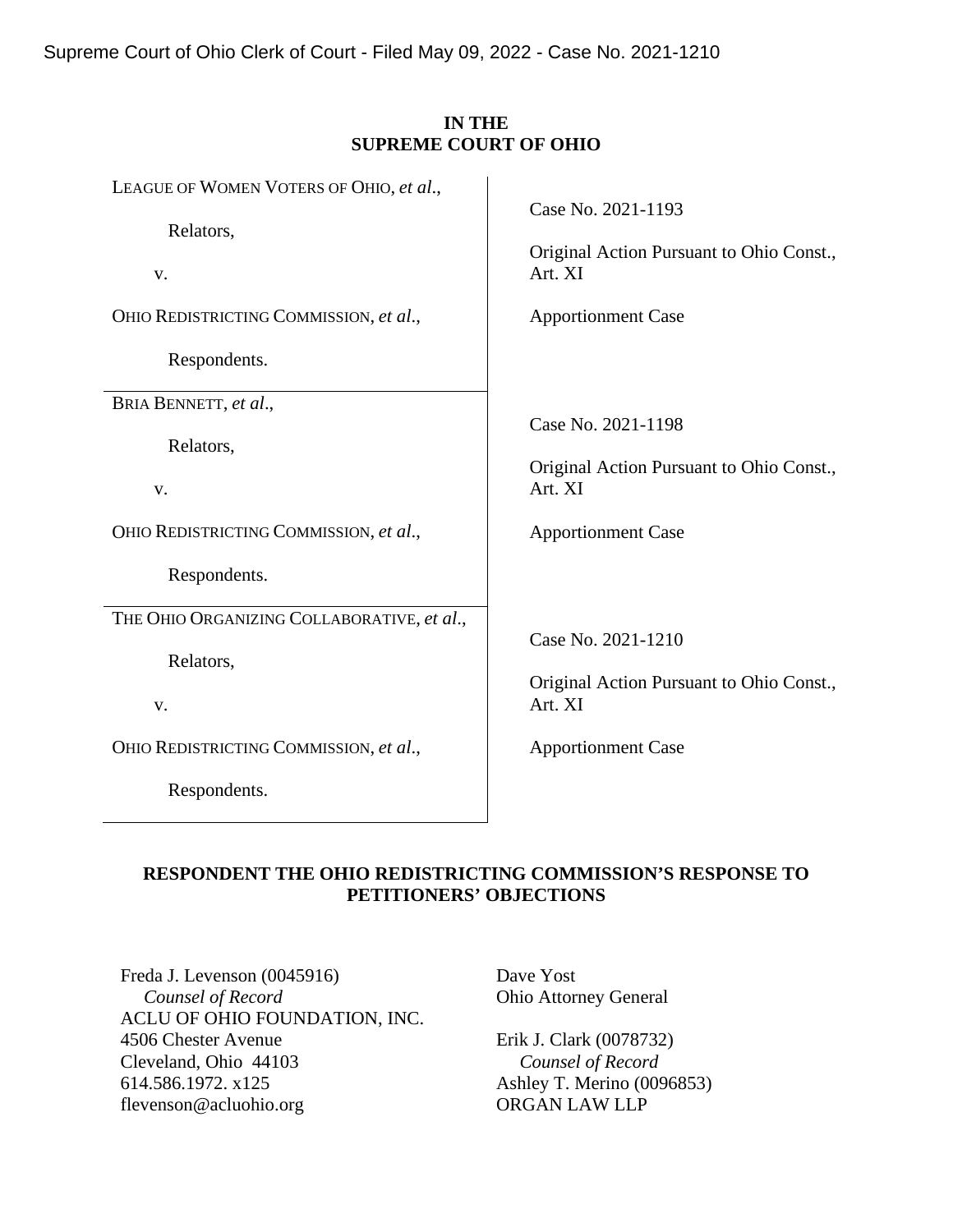David J. Carey (0088787) ACLU OF OHIO FOUNDATION, INC. 1108 City Park Avenue, Suite 203 Columbus, Ohio 43206 614.586.1972. x2004 dcarey@aclu.org

Alora Thomas (PHV 22010) Julie A. Ebenstein (PHV 25423) AMERICAN CIVIL LIBERTIES UNION 125 Broad Street New York, New York 10004 212.519.7866. athomas@aclu.org jebenstein@aclu.org

Robert D. Fram (PHV 25414-2021) Donald Brown (PHV 25480-2021) Joshua Gonzalez (PHV 25424-2021) David Denuyl (PHV 25452-2021) COVINGTON & BURLING LLP Salesforce Tower 415 Mission Street, Suite 5400 San Francisco, California 94105-2533 415.591.6000 rfram@cov.com dwbrown@cov.com jgonzalez@cov.com ddenuyl@cov.com

Alexander Thomson (PHV 25462-2021) COVINGTON & BURLING LLP 850 Tenth Street, NW Washington, DC 20001-4956 202.662.6000 ajthomson@cov.com

Anupam Sharma (PHV 25418-2021) James Hovard (PHV 25420-2021) Yale Fu (PHV 25419-2021) COVINGTON & BURLING LLP 3000 El Camino Real 5 Palo Alto, Square, 10<sup>th</sup> Floor Palo Alto, California 94306-2112

1330 Dublin Road Columbus, Ohio 43215 614.481.0900 614.481.0904 (facsimile) ejclark@organlegal.com amerino@organlegal.com

Special Counsel to Attorney General Dave Yost

*Counsel for Respondent The Ohio Redistricting Commission*

Dave Yost Ohio Attorney General

Julie M. Pfeiffer (0069762)  *Counsel of Record* Jonathan D. Blanton (0070035) Deputy Attorney General Michael A. Walton (0092201) Michael J. Hendershot (0081842) Deputy Solicitor OFFICE OF THE OHIO ATTORNEY GENERAL 30 E. Broad Street, 16th Floor Columbus, Ohio 43215 614.466.2872 614.782.7592 (facsimile) Julie.Pfeiffer@OhioAGO.gov Michael.Walton@OhioAGO.gov Michael.Hendershot@OhioAGO.gov Jonathan.Blanton@ohioAGO.gov

David A. Lockshaw, Jr. (0082403) *Counsel of Record* Terrence O'Donnell (0074213) Manuel D. Cardona (0098079) DICKINSON WRIGHT, PLLC 180 East Broad Street, Suite 3400 Columbus, Ohio 43215 614.744.2570 844.670.6009 (facsimile) dlockshaw@dickinson-wright.com todonnell@dickinson-wright.com mcardona@dickinson-wright.com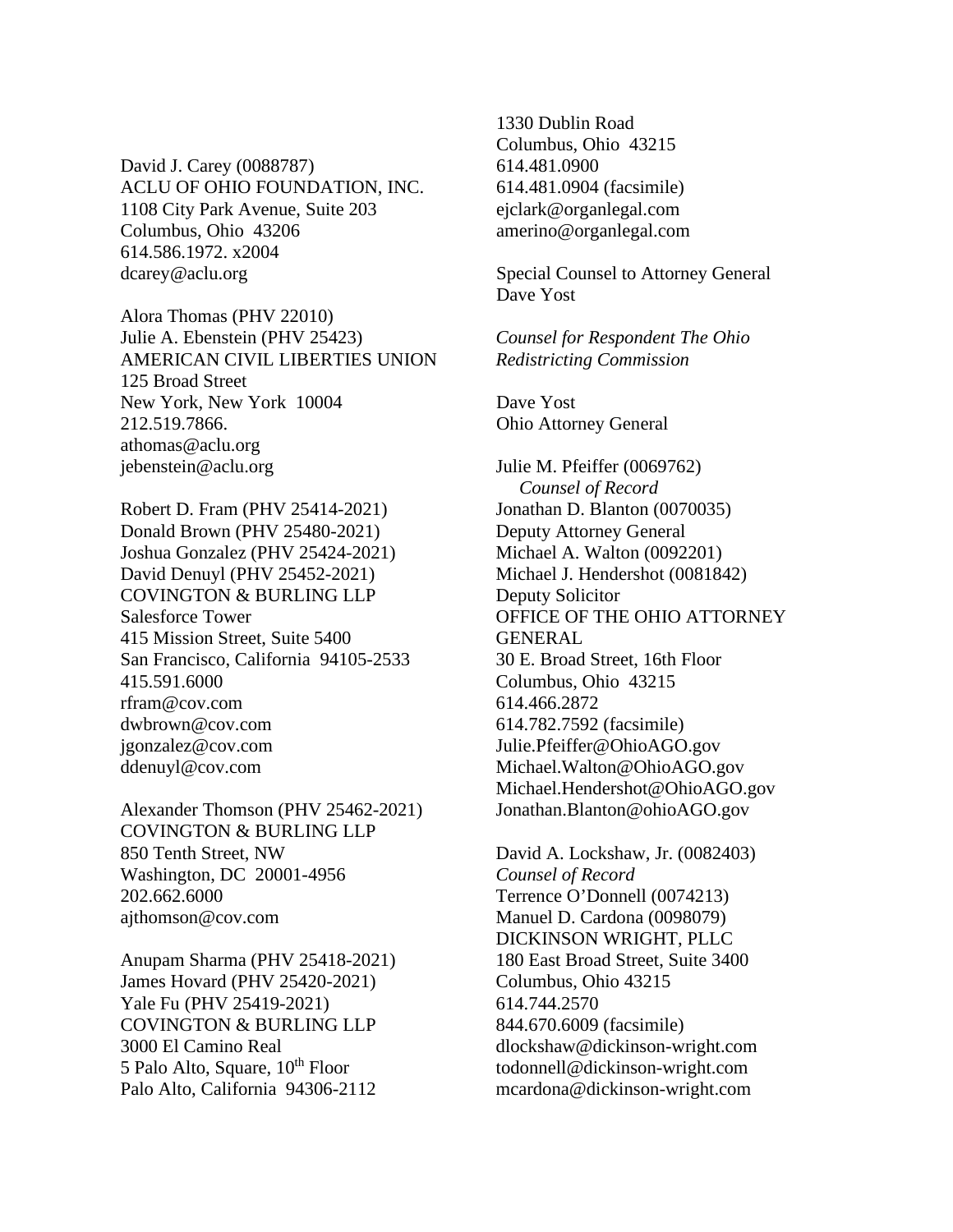650.632.4700 650.632.4800 (facsimile) asharma@cov.com jhovard@cov.com yfu@cov.com

*Counsel for Relators League of Women Voters of Ohio, et al., in Case No. 2012-1193*

Donald J. McTigue (0022849) *Counsel of Record* Derek S. Clinger (0092075) MCTIGUE & COLOMBO LLC 545 East Town Street Columbus, Ohio 43215 614.263.7000 614.368.6961 (facsimile) dmctigue@electionlawgroup.com dclinger@electionlawgroup.com

Abha Khanna (PHV 2189-2021) Ben Stafford (PHV 25433-2021) ELIAS LAW GROUP 1700 Seventh Ave, Suite 2100 Seattle, Washington 98101 206.656.0176 206.656.0180 (facsimile) akhanna@elias.law bstafford@elias.law

Aria C. Branch (PHV 25435-2021) Jyoti Jasrasaria (PHV 25401-2021) Spencer W. Klein (PHV 25432-2021) Harleen Gambhir (PHV 25587-2022) Raisa Cramer (PHV 25880-2022) ELIAS LAW GROUP 10 G St NE, Suite 600 Washington, DC 20002 202.968.4490 202.968.4498 (facsimile) abranch@elias.law jjasrasaria@elias.law sklein@elias.law hgambhir@elias.law rcramer@elias.law

Special Counsel to Attorney General Dave Yost

*Counsel for Respondent Secretary of State Frank LaRose*

John W. Zeiger (0010707) Marion H. Little, Jr. (0042679) Christopher J. Hogan (0079829) ZEIGER, TIGGES & LITTLE LLP 3500 Huntington Center 41 South High Street Columbus, Ohio 43215 614.365.9900 zeiger@litohio.com little@litohio.com

### *Counsel for Respondent Governor Mike DeWine*

Brodi J. Conover (0092082) *Counsel of Record* BRICKER & ECKLER LLP 2 East Mulberry Street Lebanon, Ohio 45036 513.670.6693 513.670.0999 (facsimile) bconover@bricker.com

Anne Marie Sferra (0030855) BRICKER & ECKLER LLP 100 South Third Street Columbus, Ohio 43215 614.227.2300 614.227.2390 (facsimile) asferra@bricker.com

*Counsel for Respondent Auditor of State Keith Faber*

Phillip J. Strach (PHV 2544-2021) Thomas A. Farr (PHV 25461) John E. Branch, III (PHV 25460) Alyssa M. Riggins (PHV 25441-2021) Greg McGuire (PHV 25483-2021)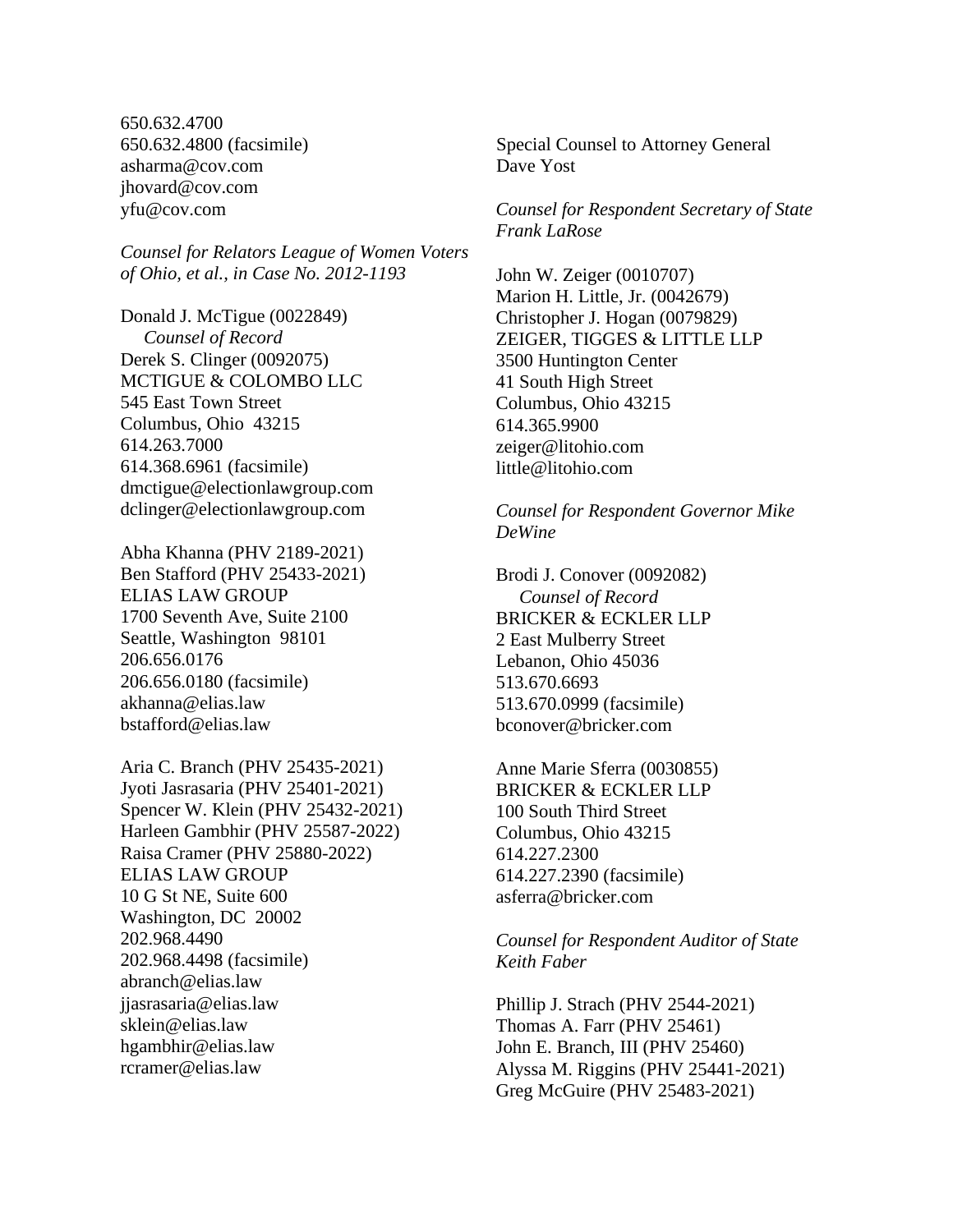*Counsel for Relators Bria Bennett, et al., in Case No. 2021-1198*

Peter M. Ellis (0070264)  *Counsel of Record* M. Patrick Yingling (PHV 10145-2021) REED SMITH LLP 10 South Wacker Drive, 40th Floor Chicago, Illinois 60606 312.207.1000 312.207.6400 (facsimile) pellis@reedsmith.com mpyingling@reedsmith.com nsalazar@reedsmith.com

Alicia L. Bannon (PHV 25409-2021) Yurij Rudensky (PHV 25422-2021) Michael Li (PHV 25430-2021) Ethan Herenstein (PHV 25429-2021) Harry Isaiah Black (PHV 2544-2021) BRENNAN CENTER FOR JUSTICE AT NYU SCHOOL OF LAW 120 Broadway, Suite 1750 New York, New York 10271 646.292.8310 212.463.7308 (facsimile) alicia.bannon@nyu.edu rudenskyy@brennan.law.nyu.edu herensteine@brennan.law.nyu.edu blackh@brennan.law.nyu.edu

Ben R. Fliegel (PHV 25411-2021) REED SMITH LLP 355 South Grand Avenue, Suite 2900 Los Angeles, California 90071 213.457.8000 213.457.8080 (facsimile) bfliegel@reedsmith.com

Brad A. Funari (PHV 3139-2021) Danielle L. Stewart (0084086) REED SMITH LLP 225 Fifth Avenue Pittsburgh, Pennsylvania 15222 412.288.4583

NELSON MULLINS RILEY & SCARBOROUGH LLP 4140 Parklake Avenue, Suite 200 Raleigh, North Carolina 27612 919.329.3800 919.329.3799 (facsimile) phil.strach@nelsonmullins.com tom.farr@nelsonmullins.com john.branch@nelsonmullins.com alyssa.riggins@nelsonmullins.com greg.mcguire@nelsonmullins.com

W. Stuart Dornette (0002955) Beth A. Bryan (0082076) Philip D. Williamson (0097174) TAFT STETTINIUS & HOLLISTER LLP 425 Walnut St., Suite 1800 Cincinnati, Ohio 45202-3957 513.381.2838 513.381.0205 (facsimile) dornette@taftlaw.com bryan@taftlaw.com pwilliamson@taftlaw.com

*Counsel for Respondents Senator Rob McColley and Representative Jeff LaRe.*

C. Benjamin Cooper (0093103) Charles H. Cooper, Jr. (0037295) Chelsea C. Weaver (0096850) COOPER & ELLIOT, LLC 305 West Nationwide Boulevard Columbus, Ohio 43215 614.481.6000 benc@cooperelliott.com chipc@cooperelliott.com chelseaw@cooperelliott.com

*Counsel for Respondents Senator Vernon Sykes and House Minority Leader Allison Russo*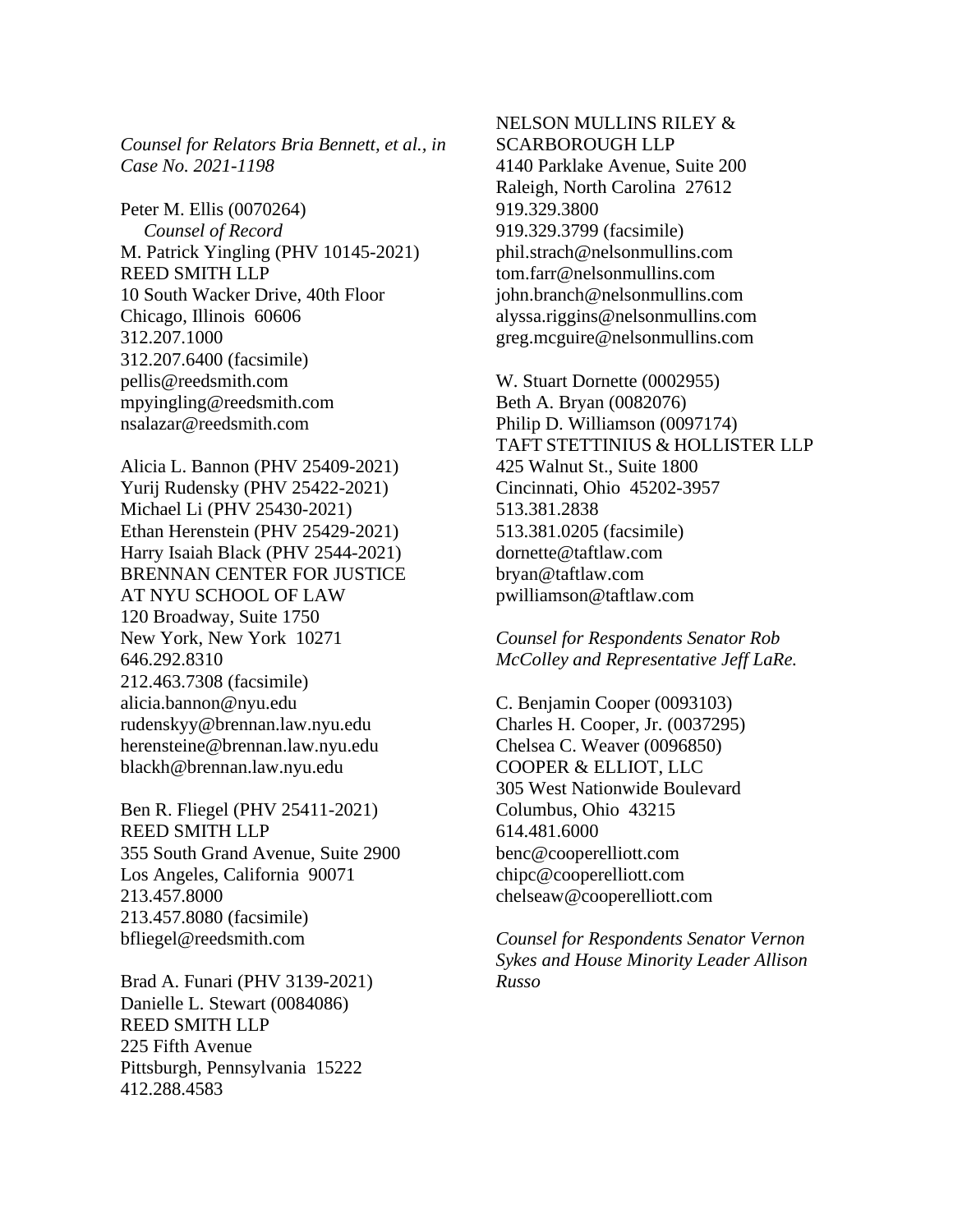412.288.3063 (facsimile) bfunari@reedsmith.com dstewart@reedsmith.com

Brian A. Sutherland (PHV 25406-2021) REED SMITH LLP 101 Second Street, Suite 1800 San Francisco, California 94105 415.543.8700 415.391.8269 (facsimile) bsutherland@reedsmith.com

*Counsel for Relators Ohio Organizing Collaborative, et al., in Case No. 2021-1210*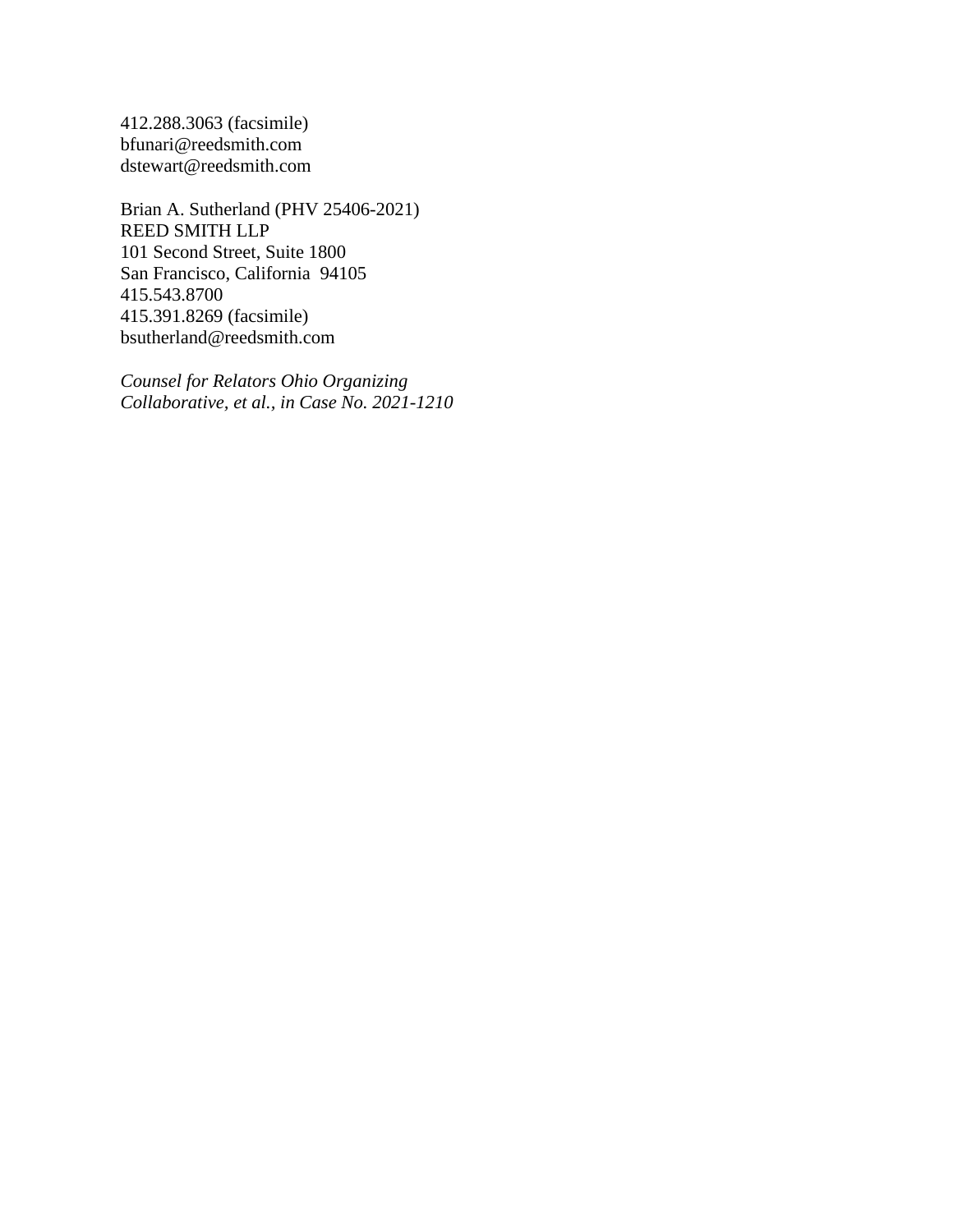## **TABLE OF CONTENTS**

# Page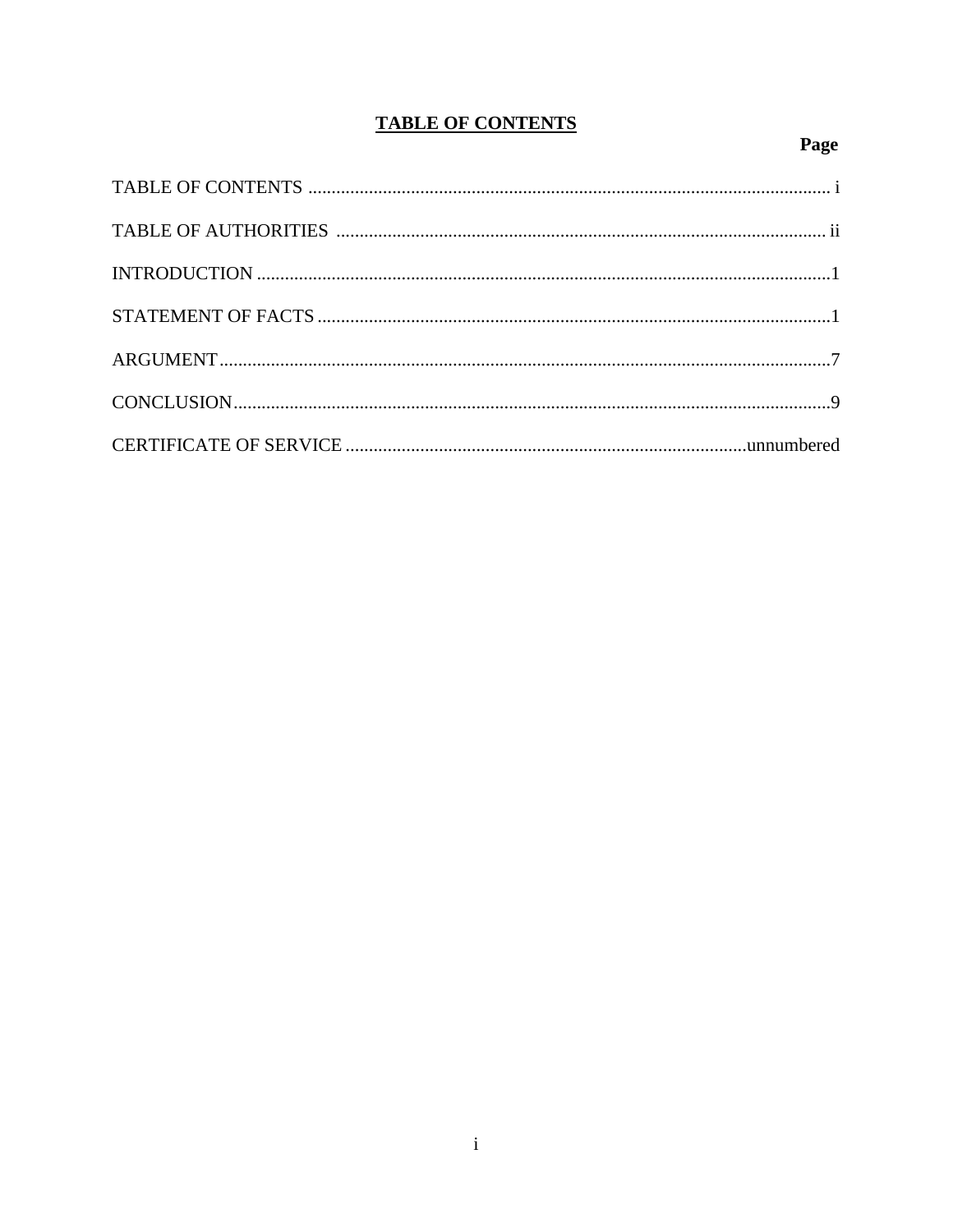## **TABLE OF AUTHORITIES**

| League of Women Voters of Ohio v. Ohio Redistricting Comm., |  |
|-------------------------------------------------------------|--|
| League of Women Voters of Ohio v. Ohio Redistricting Comm., |  |
|                                                             |  |
|                                                             |  |
|                                                             |  |
|                                                             |  |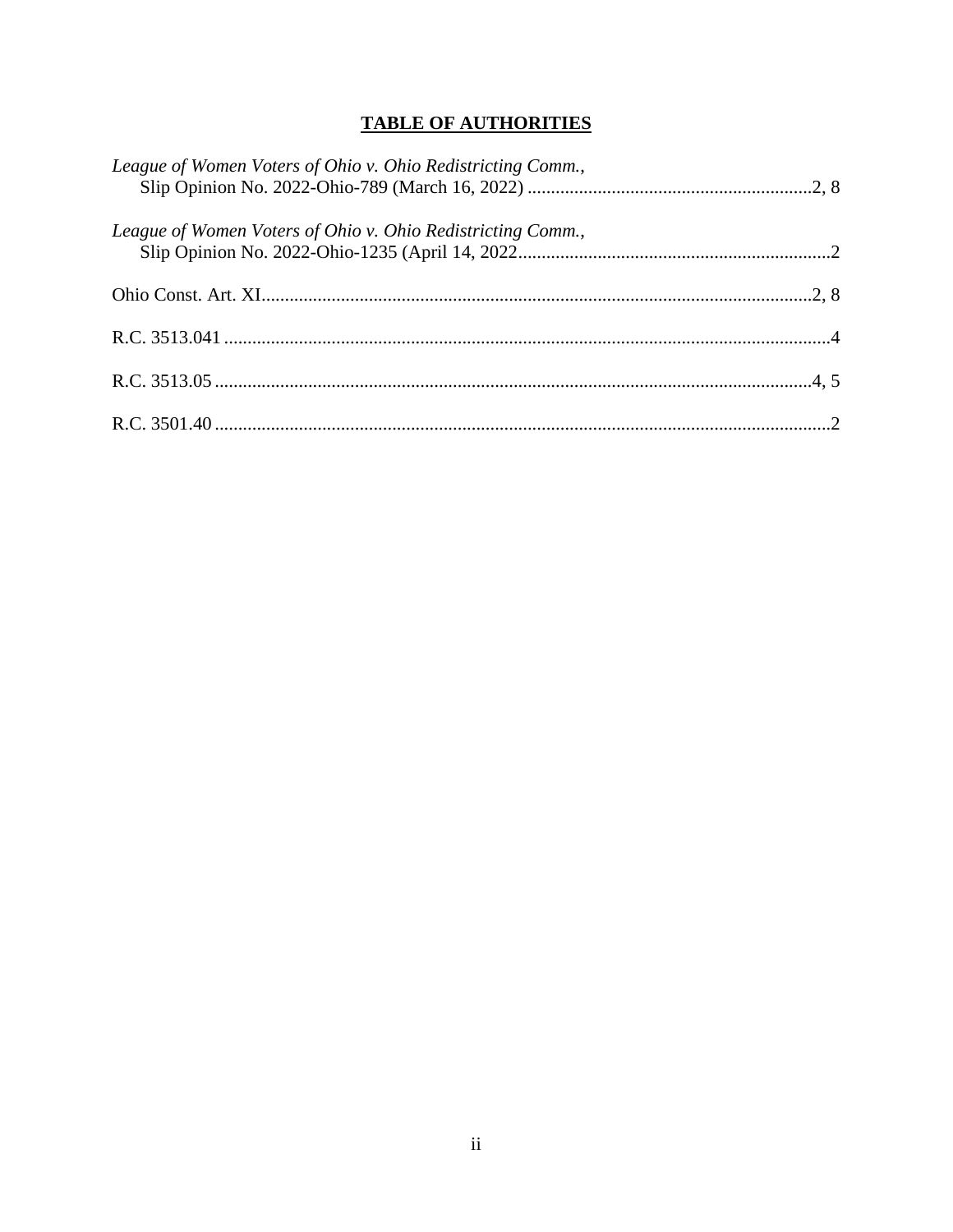#### **INTRODUCTION**

When the Ohio Redistricting Commission (the "Commission") on May 5, 2022, reapproved and resubmitted a General-Assembly district plan that it first adopted on February 24, 2022 (the "Third Plan"), the Commission was left with no viable alternative. As Secretary of State LaRose explained during the Commission's May 5, 2022 meeting, August 2, 2022, is the latest date for Ohio to conduct a primary election for the offices of State Representative, State Senator, and political party State Central Committee member without altering the scheduled timeline to successfully administer a general election. The only way this scheduled timeline could be altered is by emergency legislation, and the leaders of the General Assembly have indicated that they do not have the votes to enact such legislation. Thus, by a vote of 4-3, the Commission approved a motion to use the Third Plan "only for use in the 2022 election," thereby allowing remaining primary and general elections to go forward in 2022 without adopting the Third Plan for use in later elections.

Petitioners do not effectively refute this reality. And to allow this plan to proceed, this Court need not revisit its earlier decisions invalidating the Third Plan and other Commissionapproved plans. Instead, the Commission respectfully requests that this Court defer a decision on Petitioners' latest objections, allowing the Secretary of State and Ohio's elections officials to use the Third Plan for the remaining primary and general elections in 2022. With such a deferral, this Court will retain jurisdiction over these matters going forward, allowing further litigation following the 2022 general election as may be necessary.

### **STATEMENT OF FACTS**

Rather than repeat the Commission's statements of facts in its response to Petitioners' previous objections, the Commission incorporates those statements herein and provides additional updated facts.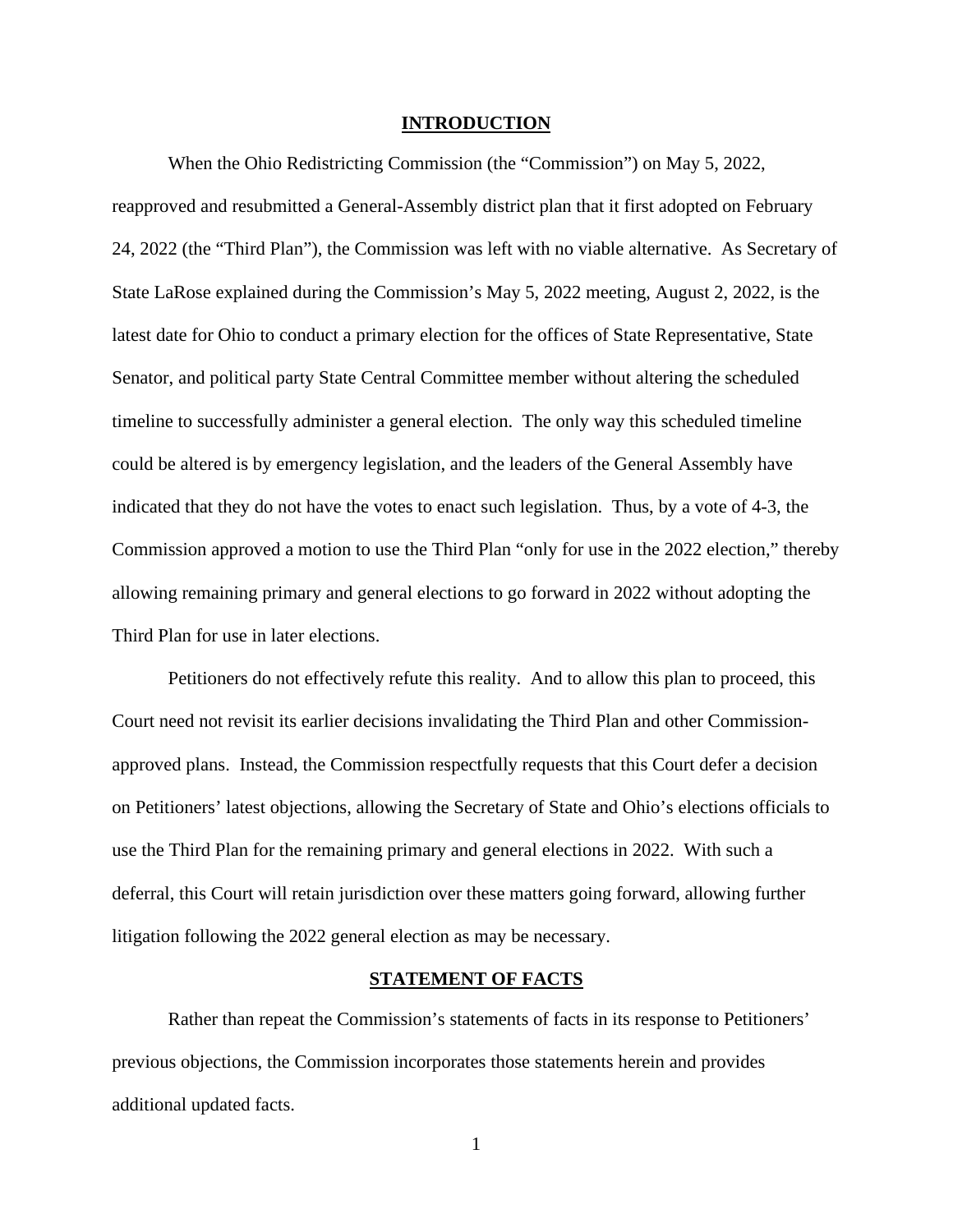On February 24, 2022, the Commission, by a 4-3 vote, adopted a newly revised General-Assembly district plan (the "Third Plan"). On March 16, 2022, this Court found the Third Plan violated Article XI, Section 6 of the Ohio Constitution. *See League of Women Voters of Ohio v. Ohio Redistricting Comm.*, Slip Opinion No. 2022-Ohio-789 ("*League III*"). On March 28, 2022, the Commission adopted a Fourth Plan, which, on April 14, 2022, this Court found also violated Article XI, Section 6 of the Ohio Constitution. *See League of Women Voters of Ohio v. Ohio Redistricting Comm.*, Slip Opinion No. 2022-Ohio-1235 ("*League IV*"). Following that latest decision, the Commission met on May 4, 2022, and again on May 5, 2022.

During the May 5, 2022 meeting, House Minority Leader Russo proposed a motion to adopt the independent mapmakers' maps as modified, presented to state and federal courts, and uploaded to the Commission's website. The Commission voted 5-2 to defeat Leader Russo's motion. Secretary of State LaRose read a prepared statement into the record, titled "Statement to the Ohio Redistricting Commission by Ohio Secretary of State Frank LaRose Regarding Logistical Realities of Administering a 2022 General Assembly Primary Election." The statement is available on the Commission's website and attached as Exhibit 1 to the Commission's May 6, 2022 Notice of Resubmission of the Commission's February 24, 2022 General-Assembly Plan ("May 6 Notice").

Secretary LaRose's statement explained that a primary election date has not yet been established for the offices of State Representative, State Senator, and political party State Central Committee member. (May 6 Notice, Ex. 1 at 1). "The Ohio General Assembly has the sole authority in the Ohio Revised Code ([R.C.] 3501.40) to set the time, place, and manner of a public election conducted in the State of Ohio." (*Id*.). "The only other government entity that can supersede that authority is a federal court of law." (*Id*.).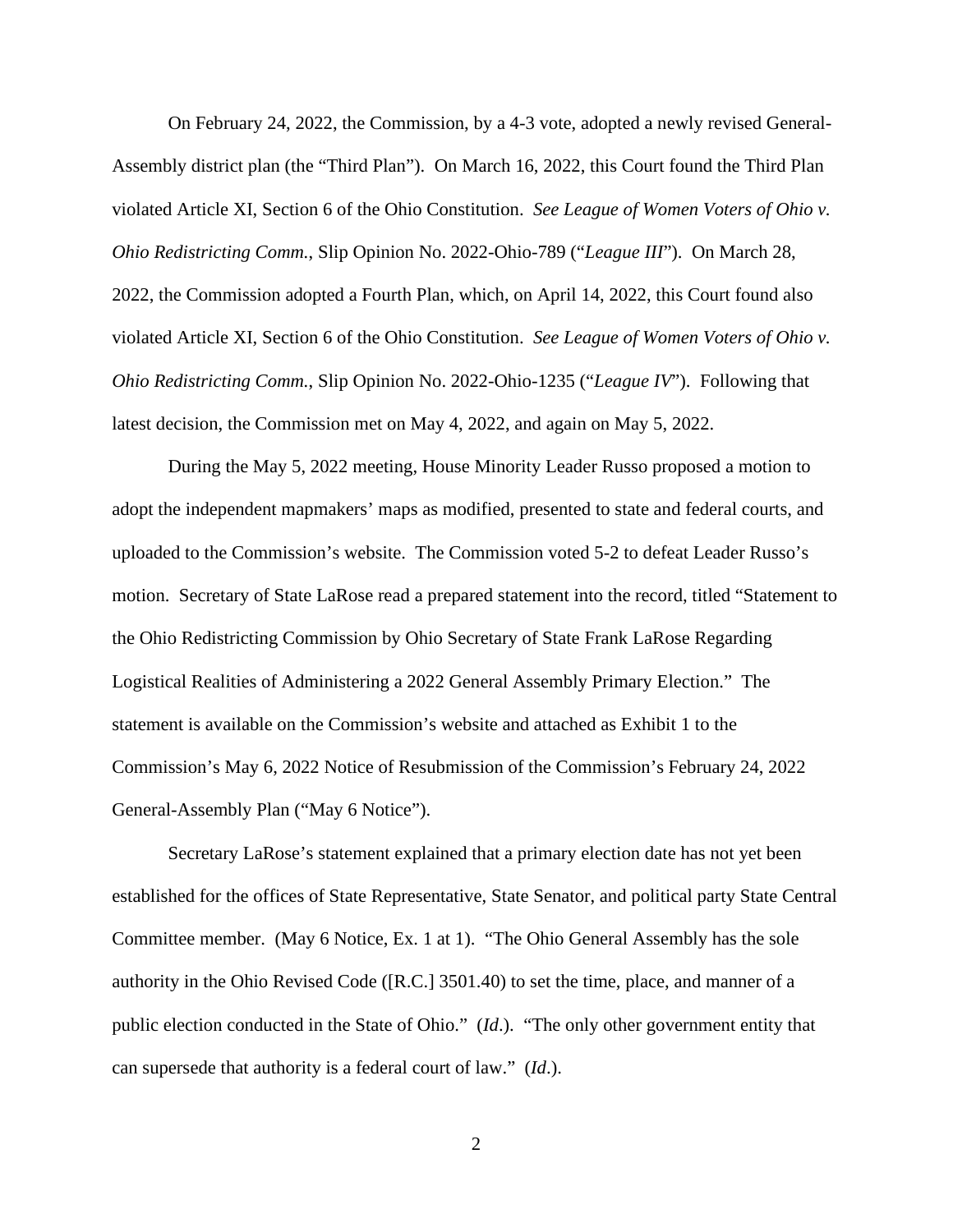"A three-judge panel assigned to consider the Ohio General Assembly redistricting case, *Gonidakis et al. v. LaRose*, Case No. 2:22-CV-773 (S.D. Ohio), has ordered that if the State does not adopt a lawful district plan and set a primary election date before May 28," the federal court "'will order the primary be moved to August 2 and [the Third Plan] be used for only the 2022 election cycle. After that, Ohio will have to pass a new map that complies with federal and state law.'" (*Id*. (quoting *Gonidakis*, April 20, 2022 Memorandum and Order, at 58).

Secretary LaRose explained that as of now, the "Ohio General Assembly has not set a primary election date for the abovementioned contests. Any action doing so would require an emergency clause to make the election date and its associated deadlines effective immediately." (*Id*.). "The Speaker of the Ohio House and the President of the Ohio Senate have indicated publicly that they lack the required two-thirds vote in both chambers to enact emergency legislation for this purpose." (*Id*.). Therefore, "the only remaining option to conduct a primary election to which Ohio voters are entitled is the prescribed action by the federal district court." (*Id*.).

Secretary LaRose stated that his office "and the bipartisan Ohio Association of Elections Officials have repeatedly stated that because August 2, 2022, is already reserved for 'special elections' in Ohio law, it is the only date on which a statewide primary election can be conducted in advance of the scheduled [g]eneral [e]lection (November 8, 2022). August 2, 2022 is also the latest date by which Ohio can conduct a primary election without overlapping or altering the scheduled timeline to successfully administer a [g]eneral [e]lection." (*Id*.). "This is also recognized by the three-judge panel in *Gonidakis* . . . and uncontested by any of the parties involved in that litigation." (*Id*.).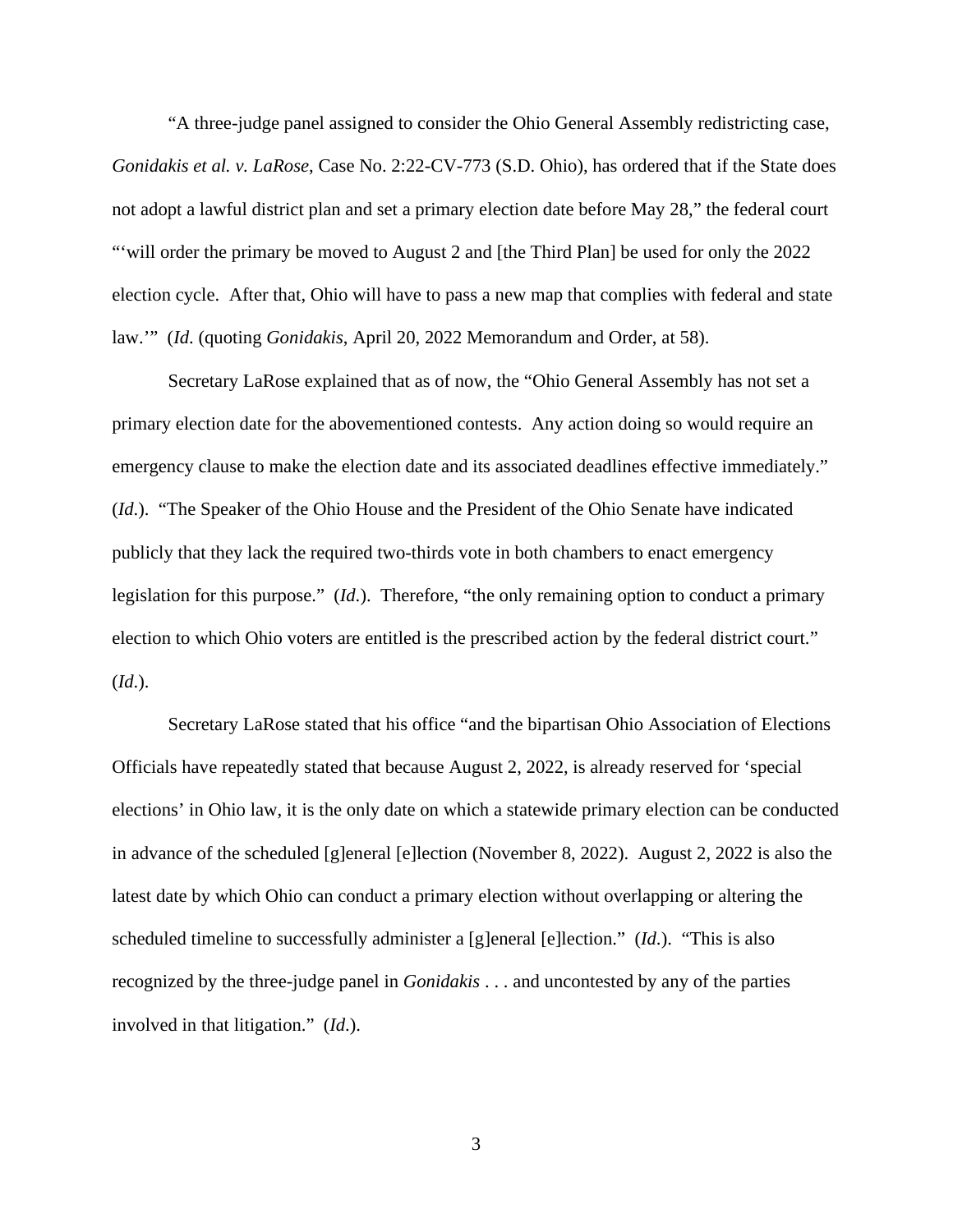Secretary LaRose further explained the statutory timeline leading up to an election. "Under Ohio law, elections are conducted over at least a 90-day period. "Eighty-nine days [stood] between [May 5, 2022, the date of Secretary LaRose's statement] and August 2, 2022, putting Ohio within the traditional statutory window for administering its next election." (*Id*.). "The federal panel majority in *Gonidakis* . . . stated clearly that for any new district plan to be utilized for an August 2, 2022 primary election—and to have the benefit of a full, 90-day election administration period—the Commission would need to adopt it by April 20, 2022." (*Id*.). "Their opinion is based on testimony from my staff that the 88 county boards of election would collectively need at least two weeks to reprogram their computer systems to new House and Senate districts before the full, 90-day primary election period would begin, which would also do the least amount of damage to current Ohio election law." (*Id*.). "To administer an August 2 primary election, the boards must meet a series of statutory and administrative deadlines to have the first ballots, known as Uniformed and Overseas Citizens Absentee Voting Act ('UOCAVA') ballots, prepared no later than June 17, 2022 (46 days before the election)." (*Id*.). To achieve this, Secretary LaRose stated that officials must meet the following statutory requirements:

- Certify candidates no later than *78 days before* the primary election. R.C. 3513.05.
- Hold protests against certified candidates no later than *74 days before* the primary election. R.C. 3513.05.
- Determine the validity or invalidity of the declaration of candidacy and petition. R.C. 3513.05.
- Receive write-in candidates' declarations of intent for partisan offices no later than *72 days before* the primary election. R.C. 3513.041.
- Hold protests against write-in candidates no later than *67 days before* the primary election.R.C. 3513.041.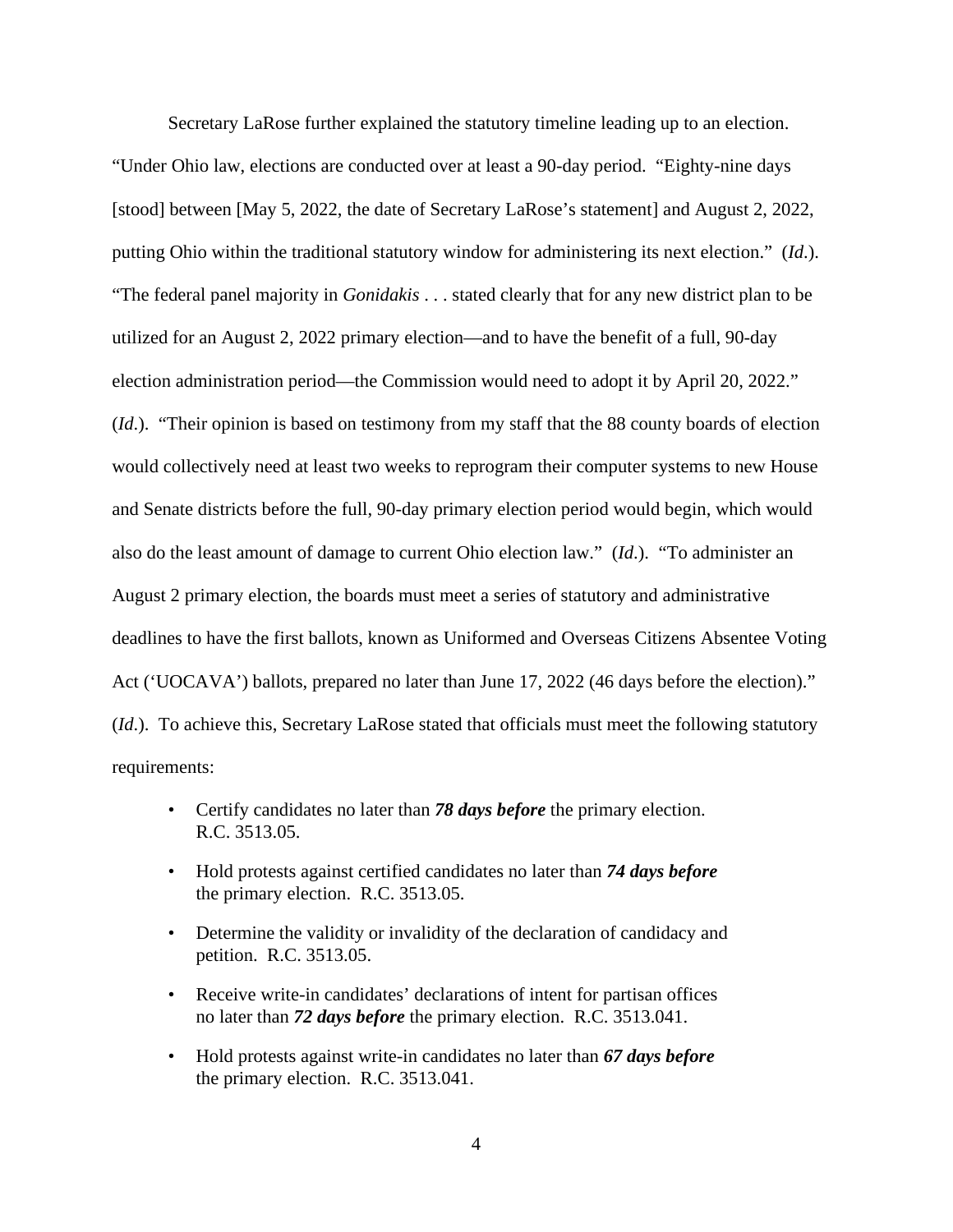- The Secretary of State must certify to boards of elections the form of official ballots no later than *70 days before* the primary election. R.C. 3513.05.
- Board of elections of the most populous county in a multi-county district must certify names of all candidates to the other county boards of elections in the district no later than **70 days before** primary election. R.C. 3513.05.

(*Id*. at 1-2). Accordingly, "Boards of elections need at least two weeks to reprogram voter registration and tabulation systems to accommodate a new map, which as of [May 5, 2022] takes us to at least May 19." (*Id*. at 2). "At that point, the boards would already be in violation of state law unless the General Assembly changes the statutory deadlines. Additionally, [the Secretary of State's] office would not instruct the boards to deprogram [the Third Plan] before May 28, risking that the new map could be invalidated with no immediate options to administer a primary election." (*Id*.). "This administrative delay also reduces or nearly eliminates the required process election officials must complete to conduct testing on all voting equipment, proof ballots, test ballots, recruit poll workers, and order absentee and Election Day ballots." (*Id*.).

Speaker LaRose provided the following summary:

- The last date a new map could have been ordered and implemented without altering current statutory deadlines that precede an August 2, 2022 primary election was April 20, 2022.
- The General Assembly has not set a new primary date, and its leaders have publicly stated they do not have the votes to pass emergency legislation to do so.
- All but two of Ohio's 88 county boards of elections have fully programmed the [Third Plan] adopted by the Ohio Redistricting Commission.
- A majority of the federal panel considering *Gonidakis, et al. v. LaRose*  recognized that [the Third Plan] has 'administrative advantages' of implementation that no other map produced by the Commission to date presents, including a largely completed candidate certification process that also would not require the revisiting of filing deadlines and residency provisions.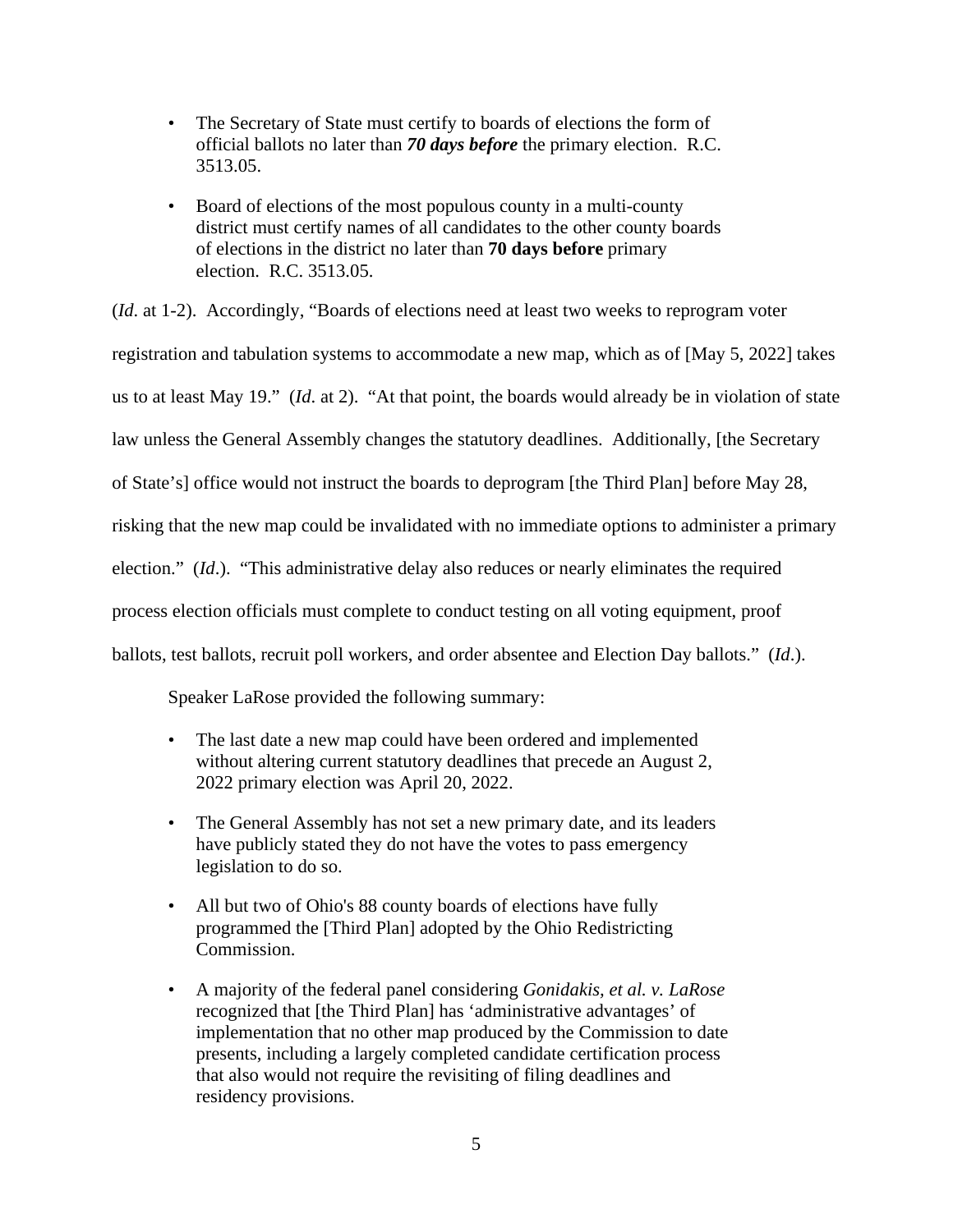(*Id*.). Accordingly, Secretary Larose concluded, the Third Plan "*is the only viable option to effectively administer a primary election on August 2, 2022.*" (*Id*.). "If on May 28, 2022, the federal court orders that Ohio use [the Third Plan] and sets the primary election date on August 2, 2022, my office will issue a directive to the boards of elections implementing that order and providing detailed instructions on the administration of a successful primary election." (*Id*.).

After he finished reading his written statement into the record, Secretary LaRose added that "once Map 3 was adopted by this commission, our office dutifully followed the law with all of the timelines laid out in the law, including, administering directives to the boards of elections that told them to accept and review candidate petitions, [and] allow for the protest period to begin." (*See* Commission May 5, 2022 Hearing Transcript at 7, *available at*  https://www.redistricting.ohio.gov/assets/organizations/redistricting-commission/events/ commission-meeting-may-5-2022-316/transcript-1642.pdf). "It also informed candidates how to utilize their rights . . . should they wish to move and even issuing the form of the ballot as well as posting a federal write in ballot absentee notice which is required under federal law." (*Id*. at 7- 8). "All of those things occurred prior to [this Court's] invalidation [of the Third Plan]." (*Id*. at 8). So effectively, . . . the Ohio Supreme Court pressed pause on all of those elections administration processes if the federal court on the 28th of May were to overturn the ruling of the Ohio Supreme Court, essentially validating the [Third Plan]." (*Id*.). "Our office is fully prepared to press play again on all of those processes which need to continue. That, simply stated, is why [the Third Plan] is the most viable option from the elections administration standpoint." (*Id*.).

Following Secretary LaRose's statement, Senator McColley, "for all the reasons we've discussed here today and those enumerated by Secretary LaRose's statement," moved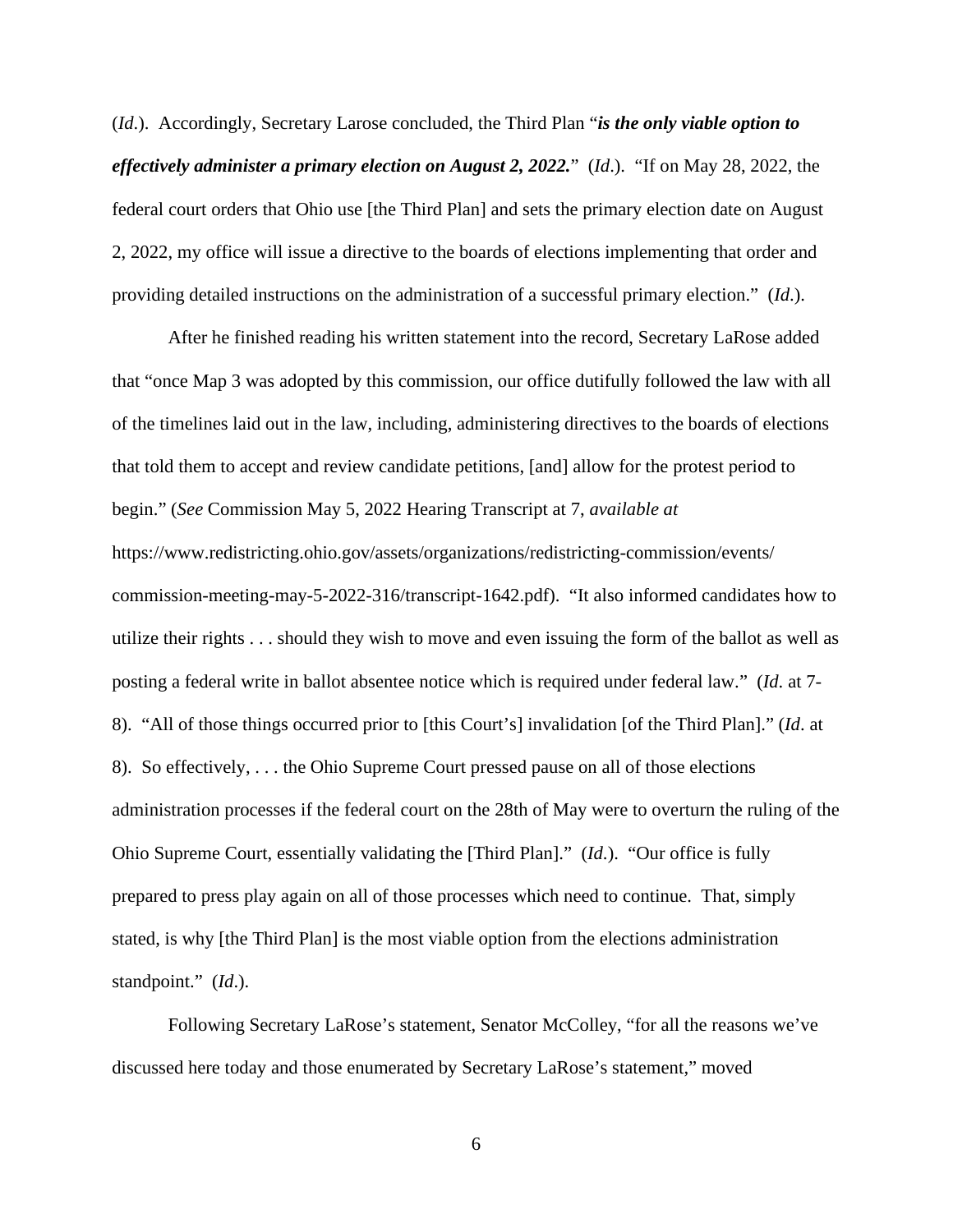that the Commission resubmit the [Third Plan] only for use in the 2022 election, and the statement to the Redistricting Commission by Ohio Secretary of State LaRose to the Secretary of State's office no later than 9 a.m. [May 6, 2022] in response to the Ohio Supreme Court's order dated April 14, 2022. And after filing with the Secretary's office, counsel for the Redistricting Commission shall file the [Third Plan] and the statement to the Redistricting Commission by . . . Ohio Secretary of State LaRose with the Ohio Supreme Court not later than 12 p.m. tomorrow in response to the Ohio Supreme Court's order dated April 14, 2020.

(*Id*.). The Commission voted 4-3 to approve Senator McColley's motion, with no member of the Democratic party voting to approve the motion. (*Id*. at 11). Leader Russo then read a Minority Report into the record. (*Id*. at 12-13). The report is available on the Commission's website and attached as Exhibit 2 to the Commission's May 6, 2022 Notice of Resubmission of the Commission's February 24, 2022 General-Assembly Plan.

#### **ARGUMENT**

As set forth above, Secretary LaRose explained that the Third Plan is the only the only viable option to effectively administer a primary election on August 2, 2022, which is the latest date by which Ohio can conduct a primary election without overlapping or altering the scheduled timeline to successfully administer a general election. The last date a new map could have been ordered and implemented without altering current statutory deadlines that precede an August 2, 2022 primary election was April 20, 2022, six days after this Court issued its latest decision on any General-Assembly redistricting plan. Meanwhile, the Speaker of the Ohio House and the President of the Ohio Senate have indicated publicly that they lack the required two-thirds vote in both chambers to enact emergency legislation to set a primary date and alter statutory deadlines. Further, all but two of Ohio's 88 county boards of elections have fully programmed the Third Plan adopted by the Ohio Redistricting Commission. Accordingly, if Ohio is to conduct primary and general elections in 2022, the Third Plan is the only option. Petitioners do not effectively refute this reality.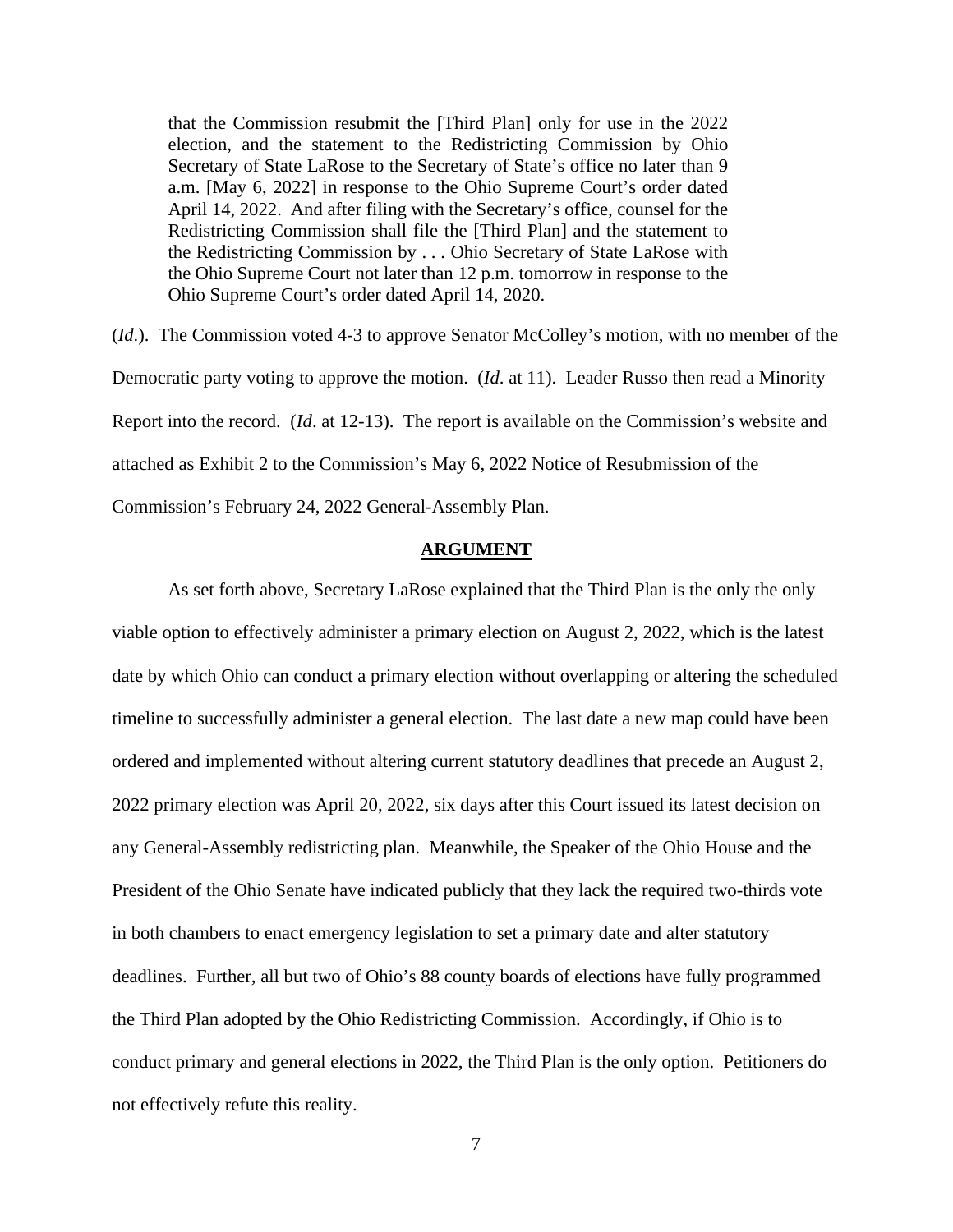To be sure, this Court invalidated the Third Plan in *League III*. And while the Commission has argued that this Court should uphold previous Commission-adopted plans, including the Third Plan, the Court need not revisit or reconsider its prior decisions at this time. Rather, to allow the 2022 primary and general elections to take place, this Court could simply defer its decision on these matters until after the 2022 general election, thereby retaining jurisdiction going forward.

Moreover, the Court should reject Petitioners' various suggested remedies that go beyond determining whether the Third Plan satisfies the Ohio Constitution. The only plan in front of this Court now is the Third Plan adopted by the Commission on February 24, 2022, which the Commission reapproved and resubmitted to the Secretary of State on May 5, 2022. The Ohio Constitution expressly states that "[n]o court shall order, in any circumstance, the implementation or enforcement of any [G]eneral[-][A]ssembly district plan that has not been approved by the [C]ommission." Ohio Const., Art. XI, § 9(D)(1). It further expressly states that "[n]o court shall order the [C]ommission to adopt a particular [G]eneral[-][A]ssembly district plan or to draw a particular district." *Id*. § 9(D)(2). The express language of the Ohio Constitution precludes this Court from ordering the adoption of any particular plan that the Commission itself has not approved.

In short, given that August 2, 2022 is the latest possible date for a primary election in Ohio, and given the General Assembly's inability to alter statutory deadlines in advance of this date, the only way to conduct primary and general elections in Ohio for the offices of State Representative, State Senator, and political party State Central Committee member is to allow the use of the Third Plan for these 2022 elections.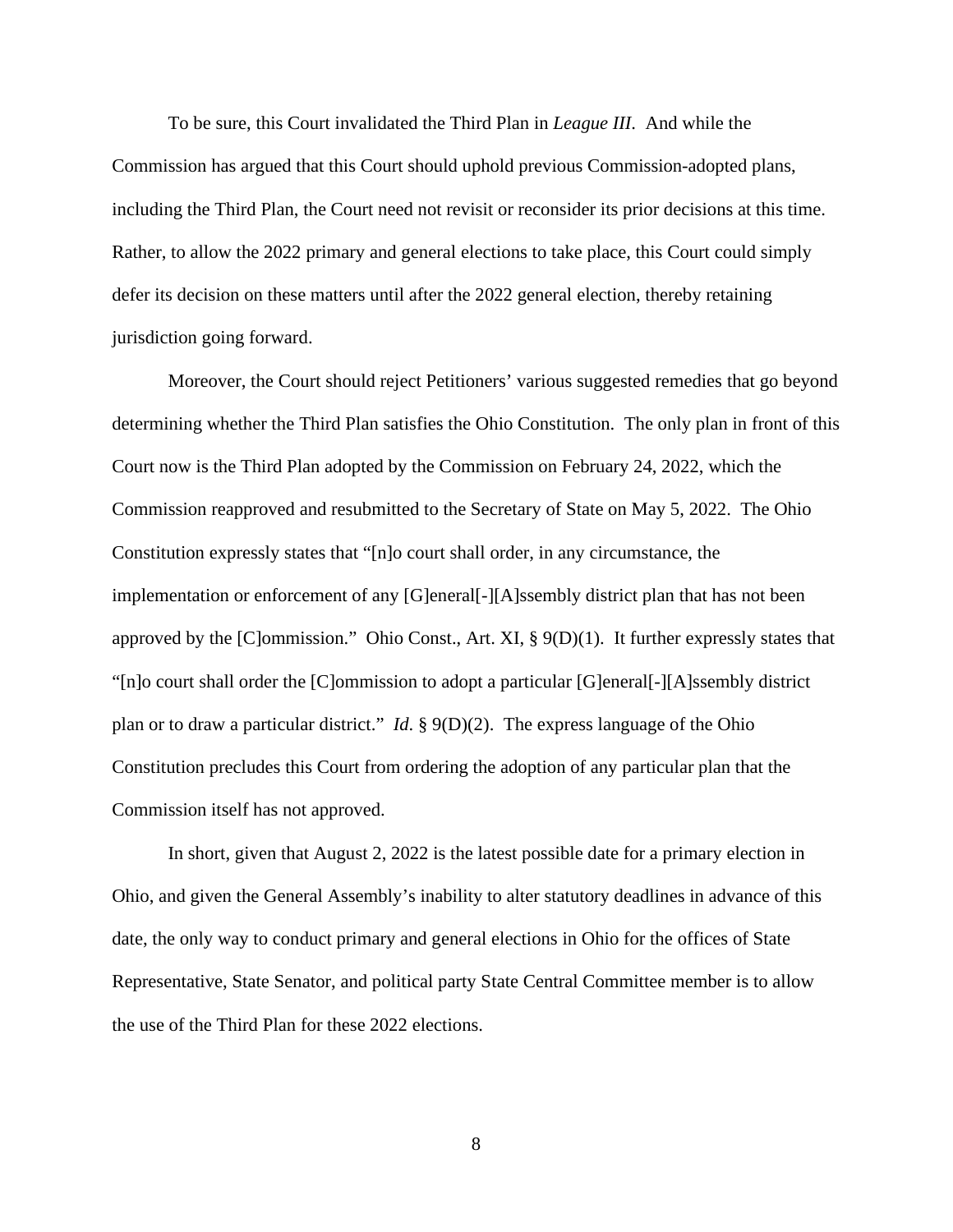#### **CONCLUSION**

Accordingly, for the above reasons, the Ohio Redistricting Commission respectfully requests that the Court defer a decision on Petitioners' latest objections, allowing the Secretary of State and Ohio's elections officials to use the Third Plan for the remaining primary and general elections in 2022. With such a deferral, this Court will retain jurisdiction over these matters going forward, allowing further litigation following the 2022 general election as may be necessary.

Dated: May 9, 2022 Respectfully submitted,

Dave Yost Ohio Attorney General

/s Erik J. Clark

Erik J. Clark (0078732) *Counsel of Record* Ashley Merino (0096853) ORGAN LAW LLP 1330 Dublin Road Columbus, Ohio 43215 614.481.0900 614.481.0904 (facsimile) ejclark@organlegal.com amerino@organlegal.com

Special Counsel to Attorney General Dave Yost

*Counsel for Respondent The Ohio Redistricting Commission*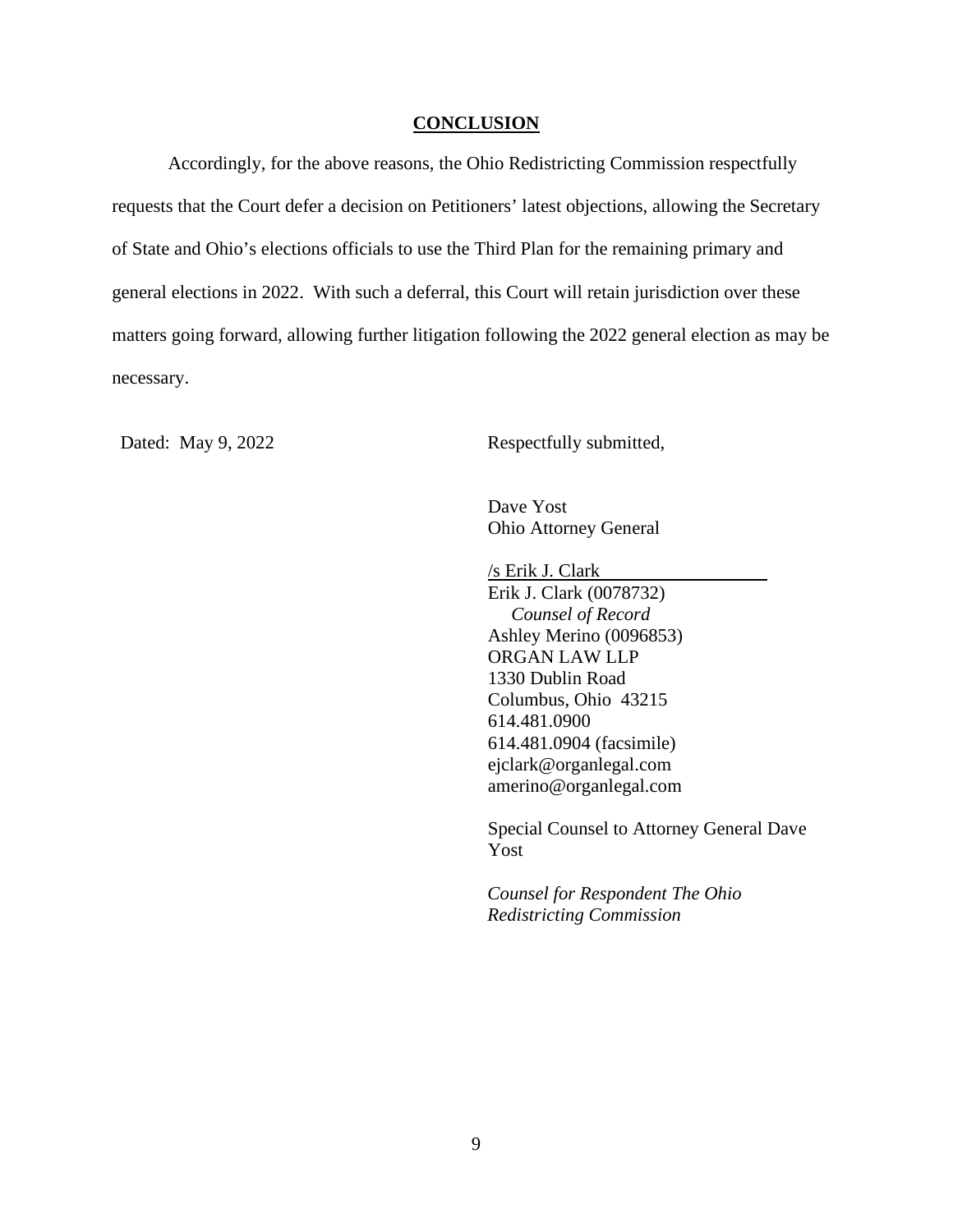#### **CERTIFICATE OF SERVICE**

The undersigned hereby certifies that on May 9, 2022, a copy of the foregoing, including its appendix, was served by electronic mail upon the following:

Freda J. Levenson, Esq.  *Counsel of Record* ACLU OF OHIO FOUNDATION, INC. 4506 Chester Avenue Cleveland, Ohio 44103 614.586.1972. x125 flevenson@acluohio.org

David J. Carey, Esq. ACLU OF OHIO FOUNDATION, INC. 1108 City Park Avenue, Suite 203 Columbus, Ohio 43206 614.586.1972. x2004 dcarey@aclu.org

Alora Thomas, Esq. Julie A. Ebenstein, Esq. AMERICAN CIVIL LIBERTIES UNION 125 Broad Street New York, New York 10004 212.519.7866. athomas@aclu.org jebenstein@aclu.org

Robert D. Fram, Esq. Joshua Gonzalez, Esq. David Denuyl, Esq. Donald Brown, Esq. COVINGTON & BURLING LLP 415 Mission Street, Suite 5400 San Francisco, California 94105-2533 415.591.6000 rfram@cov.com jgonzalez@cov.com ddenuyl@cov.com dwbrown@cov.com

Megan C. Keenan, Esq. L. Brady Bender, Esq. Alexander Thomson, Esq. Julie M. Pfeiffer, Esq.  *Counsel of Record* Jonathan D. Blanton, Esq. Michael A. Walton, Esq. Michael J. Hendershot, Esq. OFFICE OF THE OHIO ATTORNEY GENERAL 30 E. Broad Street, 16th Floor Columbus, Ohio 43215 614.466.2872 614.782.7592 (facsimile) Julie.Pfeiffer@OhioAGO.gov Michael.Walton@OhioAGO.gov Michael.Hendershot@OhioAGO.gov Jonathan.Blanton@ohioAGO.gov

David A. Lockshaw, Jr., Esq. *Counsel of Record* Terrence O'Donnell, Esq. Manuel D. Cardona, Esq. DICKINSON WRIGHT, PLLC 180 East Broad Street, Suite 3400 Columbus, Ohio 43215 614.744.2570 844.670.6009 (facsimile) dlockshaw@dickinson-wright.com todonnell@dickinson-wright.com mcardona@dickinson-wright.com

Special Counsel to Attorney General Dave Yost

*Counsel for Respondent Secretary of State Frank LaRose*

John W. Zeiger, Esq. Marion H. Little, Jr., Esq. Christopher J. Hogan, Esq. ZEIGER, TIGGES & LITTLE LLP 3500 Huntington Center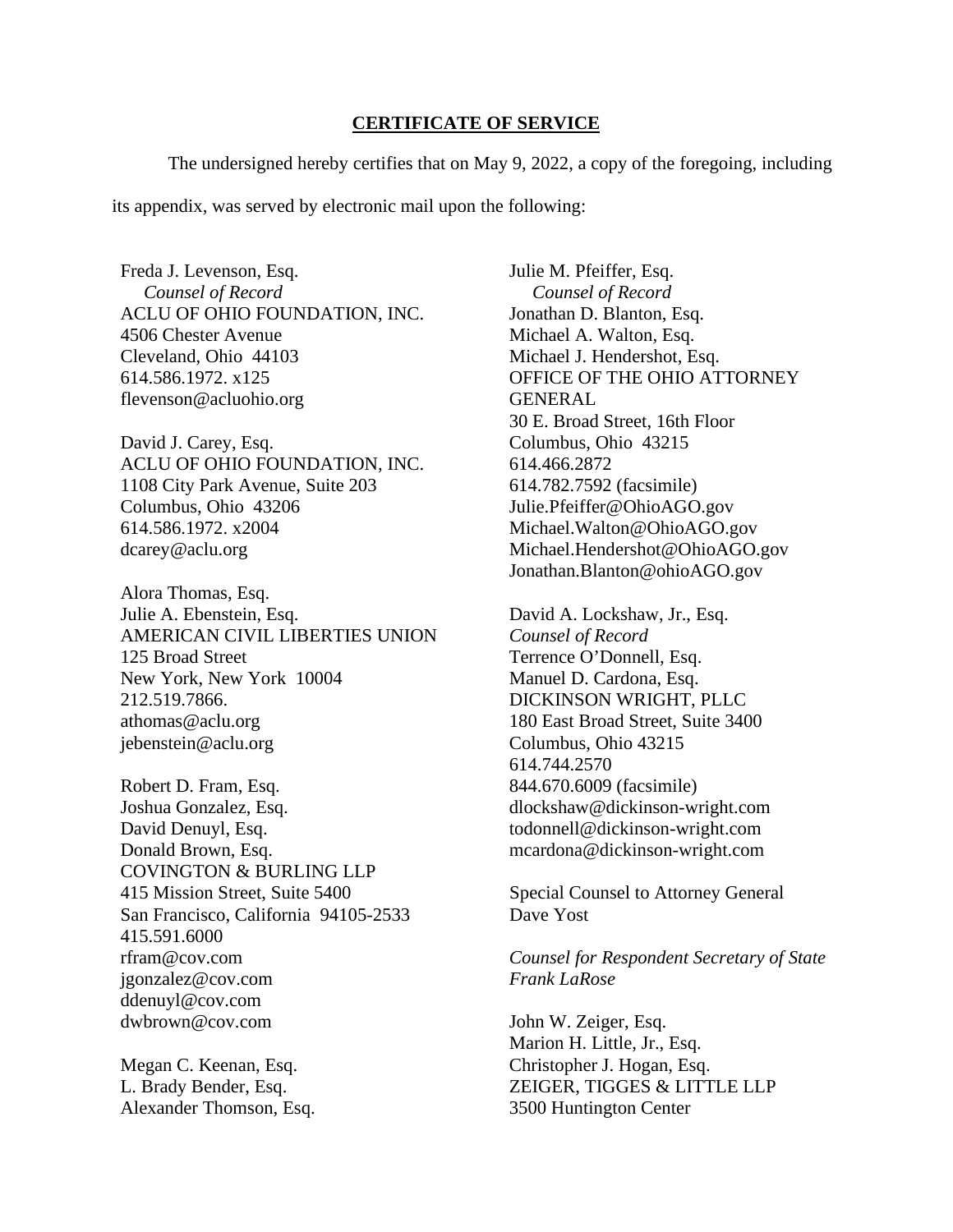COVINGTON & BURLING LLP One CityCenter 850 Tenth Street, NW Washington, DC 20001-4956 202.662.6000 mkeenan@cov.com bbender@cov.com ajthomson@cov.com

Anupam Sharma, Esq. James Hovard, Esq. Yiye Fu, Esq. COVINGTON & BURLING LLP 3000 El Camino Real 5 Palo Alto, Square,  $10^{th}$  Floor Palo Alto, California 94306-2112 650.632.4700 asharma@cov.com jhovard@cov.com yfu@cov.com

*Counsel for Relators League of Women Voters of Ohio, et al., in Case No. 2021-1193*

Donald J. McTigue, Esq. *Counsel of Record* Derek S. Clinger, Esq. MCTIGUE & COLOMBO LLC 545 East Town Street Columbus, Ohio 43215 614.263.7000 614.368.6961 (facsimile) dmctigue@electionlawgroup.com dclinger@electionlawgroup.com

Aria C. Branch, Esq. Jyoti Jasrasaria, Esq. Spencer W. Klein, Esq. Harleen Gambhir, Esq. Raisa Cramer, Esq. ELIAS LAW GROUP 10 G St NE, Suite 600 Washington, DC 20002 202.968.4490 202.968.4498 (facsimile) abranch@elias.law

41 South High Street Columbus, Ohio 43215 614.365.9900 zeiger@litohio.com little@litohio.com

*Counsel for Respondent Governor Mike DeWine* 

Brodi J. Conover, Esq. *Counsel of Record* BRICKER & ECKLER LLP 2 East Mulberry Street Lebanon, Ohio 45036 513.670.6693 513.670.0999 (facsimile) bconover@bricker.com

Anne Marie Sferra, Esq. BRICKER & ECKLER LLP 100 South Third Street Columbus, Ohio 43215 614.227.2300 614.227.2390 (facsimile) asferra@bricker.com

*Counsel for Respondent Auditor of State Keith Faber*

Phillip J. Strach, Esq. Thomas A. Farr, Esq. John E. Branch, III, Esq. Alyssa M. Riggins, Esq. Greg McGuire, Esq. NELSON MULLINS RILEY & SCARBOROUGH LLP 4140 Parklake Avenue, Suite 200 Raleigh, North Carolina 27612 919.329.3800 919.329.3799 (facsimile) phil.strach@nelsonmullins.com tom.farr@nelsonmullins.com john.branch@nelsonmullins.com alyssa.riggins@nelsonmullins.com greg.mcguire@nelsonmullins.com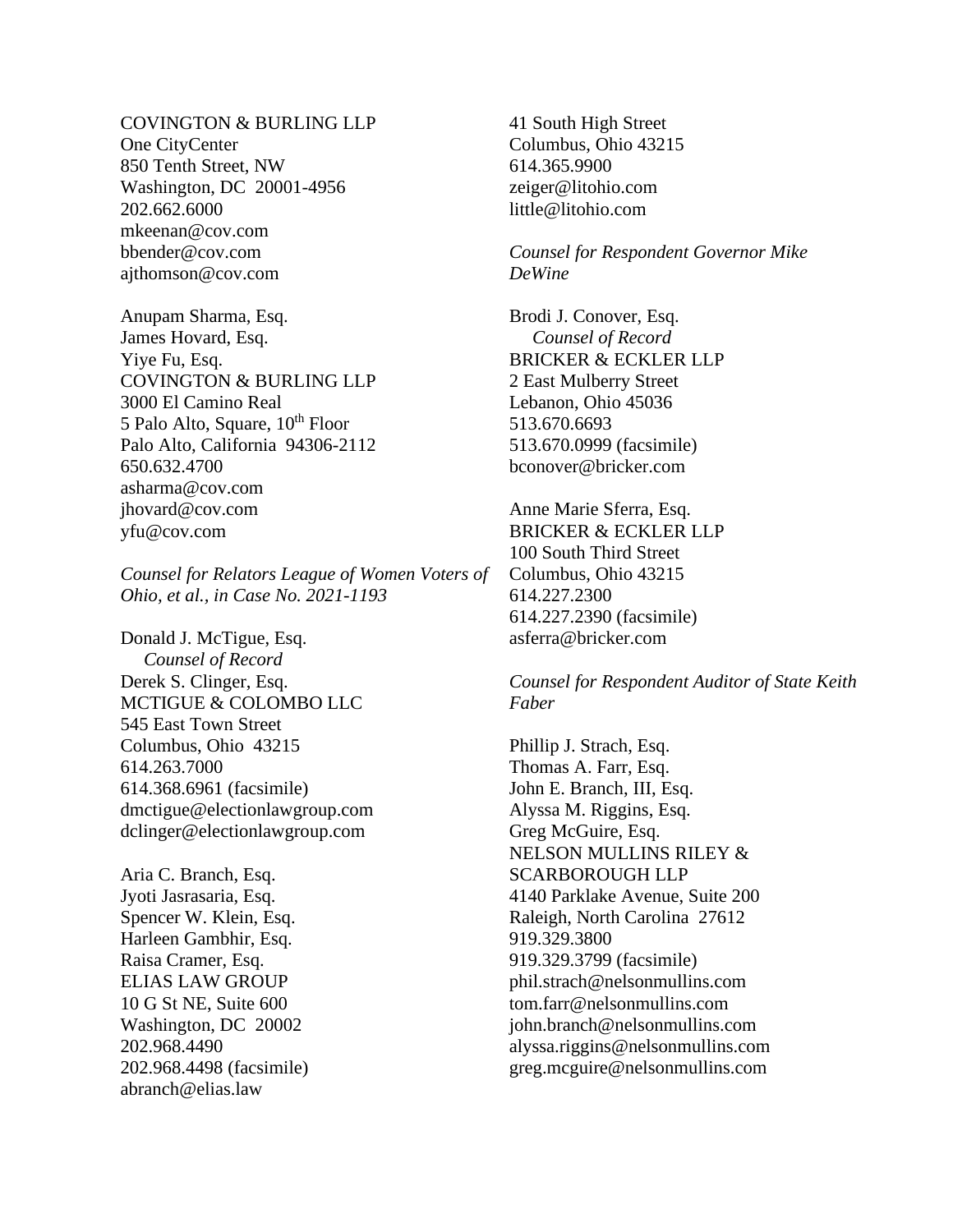jjasrasaria@elias.law sklein@elias.law hgambhir@elias.law rcramer@elias.law

Abha Khanna, Esq. William B. Stafford, Esq. ELIAS LAW GROUP 1700 Seventh Ave, Suite 2100 Seattle, Washington 98101 206.656.0176 206.656.0180 (facsimile) akhanna@elias.law bstafford@elias.law

*Counsel for Relators Bria Bennett, et al., in Case No. 2021-1198*

Peter M. Ellis, Esq.  *Counsel of Record* M. Patrick Yingling, Esq. Natalie R. Salazar, Esq. REED SMITH LLP 10 South Wacker Drive, 40th Floor Chicago, Illinois 60606 312.207.1000 312.207.6400 (facsimile) pellis@reedsmith.com mpyingling@reedsmith.com nsalazar@reedsmith.com

Alicia L. Bannon, Esq. Yurij Rudensky, Esq. Michael Li, Esq. Ethan Herenstein, Esq. BRENNAN CENTER FOR JUSTICE AT NYU SCHOOL OF LAW 120 Broadway, Suite 1750 New York, New York 10271 646.292.8310 212.463.7308 (facsimile) alicia.bannon@nyu.edu rudenskyy@brennan.law.nyu.edu herensteine@brennan.law.nyu.edu

Ben R. Fliegel, Esq.

W. Stuart Dornette, Esq. Beth A. Bryan, Esq. Philip D. Williamson, Esq. TAFT STETTINIUS & HOLLISTER LLP 425 Walnut St., Suite 1800 Cincinnati, Ohio 45202-3957 513.381.2838 513.381.0205 (facsimile) dornette@taftlaw.com bryan@taftlaw.com pwilliamson@taftlaw.com

*Counsel for Respondents Senator Rob McColley and Representative Jeff LaRe*

C. Benjamin Cooper, Esq. Charles H. Cooper, Esq. Chelsea C. Weaver, Esq. COOPER & ELLIOT, LLC 305 West Nationwide Boulevard Columbus, Ohio 43215 614.481.6000 benc@cooperelliott.com chipc@cooperelliott.com chelseaw@cooperelliott.com

*Counsel for Respondents Senator Vernon Sykes and House Minority Leader Allison Russo*